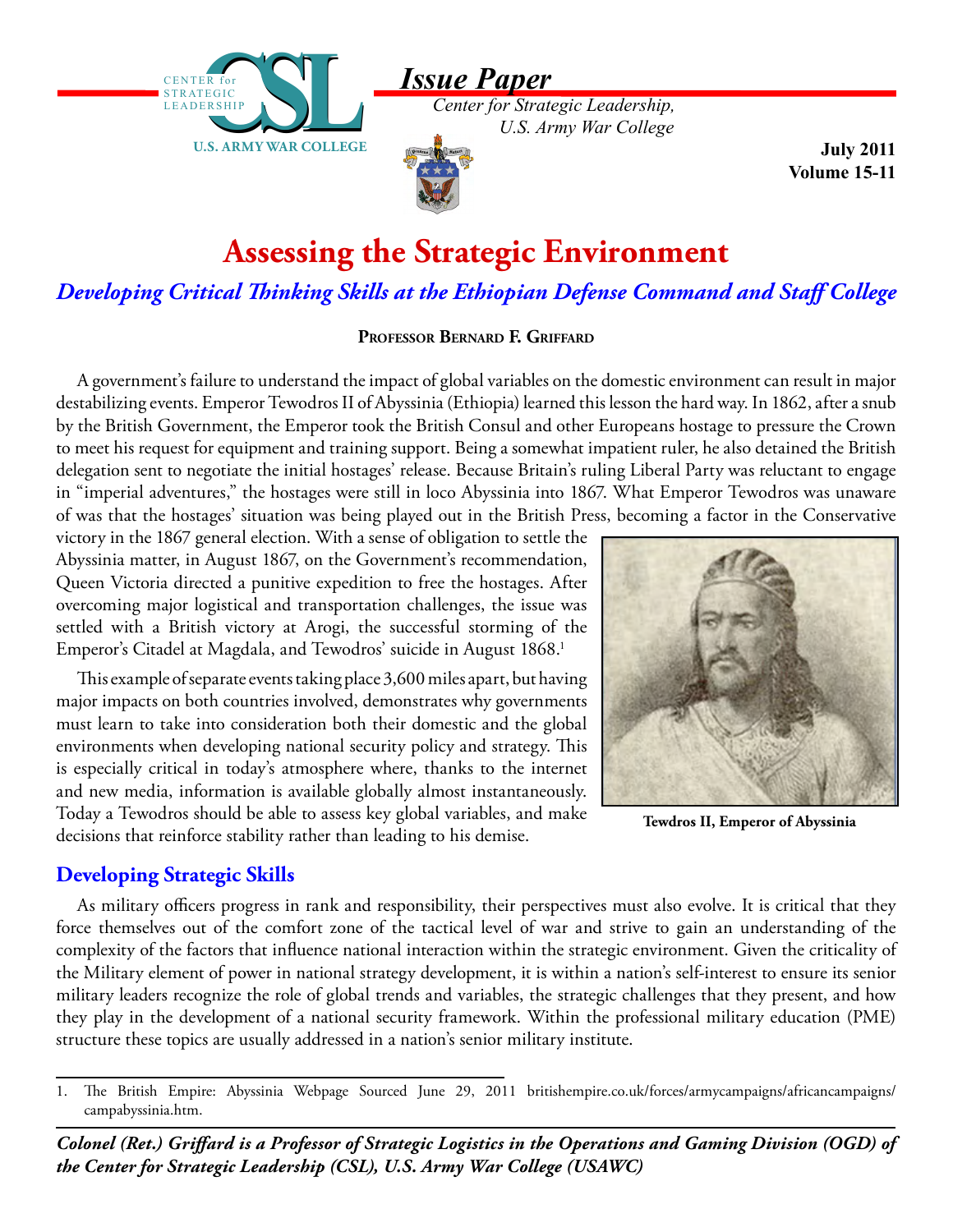Because of the active student contributions to the **OMESTIC ENVIRONMENT**  $\bigcirc$ discussion the seminars proved highly educational. *Rapid Development & Security* The Horn of Africa is a tough neighborhood. With **Wisdom and Strength for the Future**  the scheduled July 9, 2011 independence of South *"It is only when we build a strong economy that we*  Sudan, Ethiopia will share borders with six countries *can effectively defend ourselves from external*  and Somaliland, an unrecognized, self-declared *threats….That is why we agree that a policy*  sovereign state. Each neighbor poses a specific set of *designed to create a favorable atmosphere to*  bilateral considerations. Internal problems between *safeguard our national interests and security*  North and South Sudan will cause relations to remain works in progress; Somalia is a failed state *should be centered around the economy."* undergoing rehabilitation; Ethiopia and Eritrea share an *Foreign Affairs and National Security Policy*  undemarcated border currently patrolled by the United *and Strategy*, The Federal Democratic Nations Mission in Ethiopia and Eritrea (UNMEE); Republic of Ethiopia, November 2002 Djibouti provides Ethiopia's main trade channel to international commerce; while Kenya and Ethiopia enjoy cordial relations. Although a respected military capability is essential, in keeping with the stated policy in the 2002 National Strategy, the seminar members recognized soft power options focused on strengthening the economy and that regional economic relations were the preferred courses of action.

## **Critical Thinking**

Effectively assessing the strategic environment requires an ability to conceptualize, analyze, and evaluate information. At the USAWC, these skills are referred to as Critical Thinking. Defined as "the use of those cognitive skills or strategies that increase the probability of a desirable outcome, critical thinking is used to describe thinking that is purposeful, reasoned, and goal directed."<sup>3</sup> It is a skill that is developed through use, and is a desirable attribute for a strategic military planner. Though it was not possible to make a general determination of the EDCSC students' critical thinking abilities, individuals in this year's seminars demonstrated commendable analytical skills not observed in previous years' events. This noticeable improvement may be due to the demographics of the student population. In 2009, Batch #4 was top heavy with senior officers (Lieutenant Colonel to Brigadier General). The 2010 class was still on the senior side. This year the population was younger overall (MAJ to COL), and considerably savvier as to the use of information and media. This, combined with the increased experience of the faculty instructors, may account for the more open expression of conclusions and projections.

## **Seminar Configuration**

A major difference between Batch #6 and its predecessors was the absence of foreign officers. In 2009 and 2010 one third of the class was composed of officers from Somaliland and South Sudan. This year's seminars consisted solely of members of the Ethiopian Armed Forces. When asked about this the EDCSC faculty contacts had no substantive input. As the EDCSC continues to fine tune its attendance and curriculum requirements, it will be to its benefit to resume inviting officers from regional nations to participate.

At the U.S. Armed Forces' Senior Level Colleges it is recognized that association and collaboration with senior international officers destined to hold national level policymaking positions is an invaluable opportunity to improve mutual understanding of national security problems, operations, and preparedness. As a result, the International Fellows programs in these schools are in the process of expanding. Thus, given the obvious benefits of including officers from neighboring militaries in these classes, it was a surprise to see their absence in this year's seminars.

# **Political Influence on Attendance**

Like many African nations, Ethiopia has a diverse population, with strong tribal ties. As the country's democratic structures mature it is important that they are seen as inclusive. This is especially true for the Ethiopian Armed Forces. In developing the roadmap to achieve this goal, the Ethiopian PME system plays an increasingly important role. As a



Military educational institutions at this level are well established in the Americas, Europe, the Indian sub-continent, and in Asia. In the Horn of Africa, the Kenyan National Defense College, established in 1992, has this mission:

*To prepare selected Senior Military Officers and Senior Government Officials of the Republic of Kenya and their equivalent from selected friendly countries for higher responsibilities in the direction and management of defence, security and other related areas of public policy.*<sup>2</sup>

Until 2006, this was the only high-level PME operation in the region. In that year the Federal Democratic Republic of Ethiopia established the Ethiopian Defense Command and Staff College (EDCSC). This two-year program was initiated with on-site support by qualified U.S. military instructors who provided curriculum development and methods of instruction assistance for the Ethiopian military faculty. With the departure of the on-site team in mid-2010, instruction and curriculum development became the responsibility of the senior Ethiopian officers who now head the academic departments. Educated at the national defense institutes of the United States, the United Kingdom, the People's Republic of China, and the Republic of India, these groundbreaking leaders have created an educational atmosphere especially suited to their military audience. Though the instruction is primarily lecture, open discussion is encouraged, and the student contributions are far greater than in previous years.

## **Enhancing the PME Experience**

Taking advantage of the relationships developed during the initial formation of the school, the EDCSC enhances its instruction with subject matter experts from the U.S. Army War College (USAWC), and other U.S. senior PME institutions. Recognizing the value this educational assistance provides in support of its security cooperation initiatives on the continent, U.S. Africa Command (USAFRICOM) has funded three USAWC guest lecturers over the past year. Colonel Jim Markley, Dr. Al Stolberg, and Professor Bernard F. Griffard have presented seminars addressing strategic planning, the economics of national security, and national security strategy.

In support of its most recent effort, USAFRICOM invited Professor Griffard of the USAWC Center for Strategic Leadership (CSL) to deliver two seminars to the EDCSC Batch #6 students. These presentations, designed to complement the ongoing strategic analysis lesson, focused on "Assessing the Strategic Environment." To ensure a smooth fit into the curriculum, Prof. Griffard monitored on-going instruction and worked with the EDCSC faculty to refine his seminar material to ensure it built upon previous learning and reinforced the College's learning objectives.

#### **Assessing the Strategic Environment**

Using the 2002 Federal Democratic Republic of Ethiopia's Foreign Affairs and National Security Policy and Strategy as a touch point, the seminars' objectives were for the students to understand the Ethiopian strategic environment, the complexity of the factors that influence interaction within that strategic environment, and to assess the state of Ethiopian relationships with neighboring countries, the region, and within the global environment.

Made up of 40 Ethiopian military officers in the ranks of Major through Colonel, each seminar achieved the learning objectives by stepping through the USAWC strategic assessment model. Using Ethiopia's identified core interests of security, good governance, rapid development,

and democratization, participants weighed their national interests against the challenges, opportunities, and threats of the global environment. After identifying changes in the operating environment, they discussed how best to employ the elements and tools of national power to reframe the execution of current strategies.



<sup>3.</sup> Interview: Stephen J. Gerras, Ph.D, Department of Command, Leadership & Management, U.S. Army War College, June 30, 2011

**CSL-2 CSL-3** 2. National Defence College, Ministry of State for Defence, Kenya website. Sourced June 29, 2011 http://mod.go.ke/?page\_link=ndc